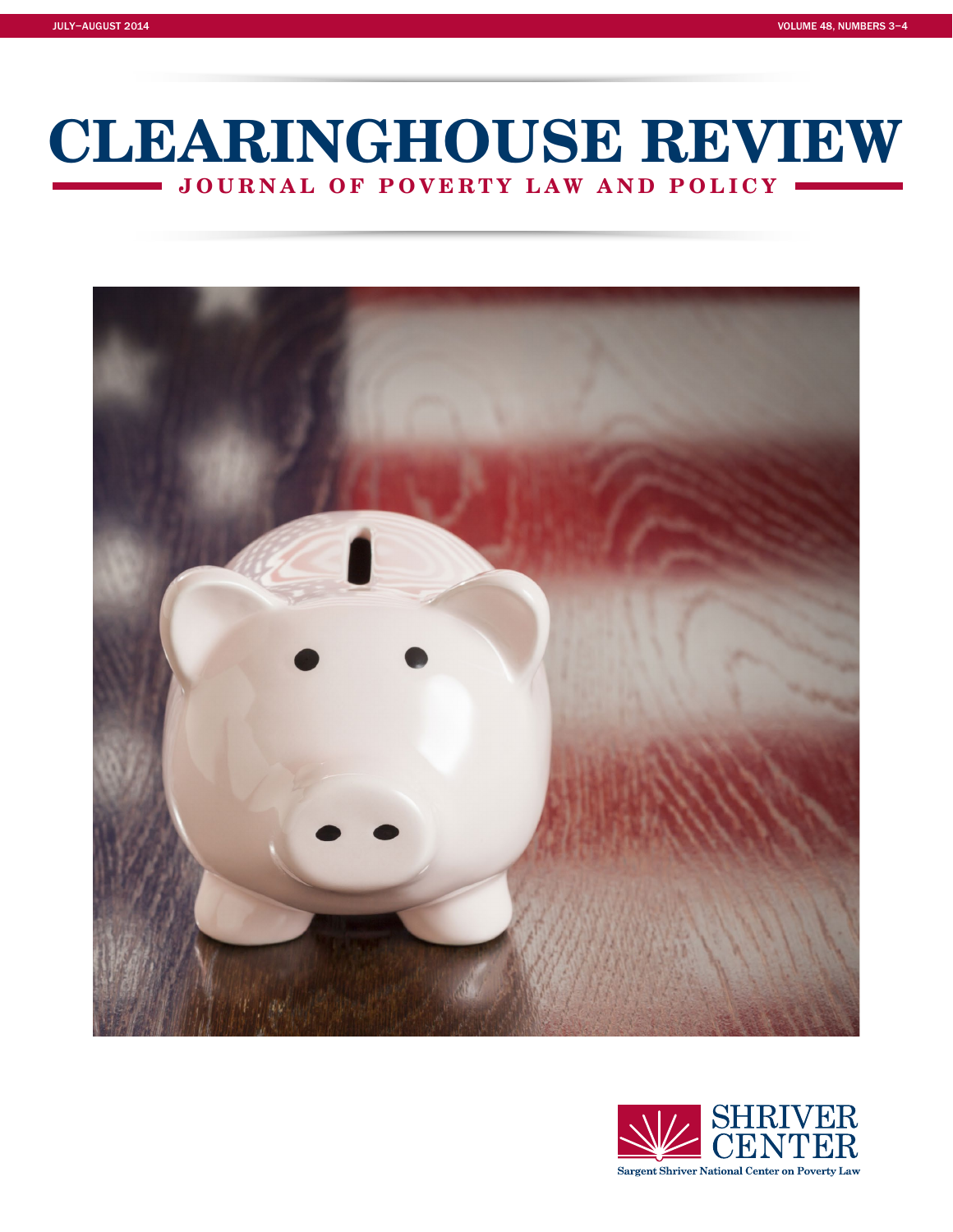# **JOURNAL OF POVERTY LAW AND POLICY CLEARINGHOUSE REVIEW**

#### Published by the

Sargent Shriver National Center on Poverty Law 50 E. Washington St. Suite 500, Chicago, IL 60602 312.263.3830, Fax 312.263.3846

www.povertylaw.org

#### John Bouman, President

#### EDITORIAL

Ilze Sprudzs Hirsh, Editor Edwin P. Abaya, Associate Editor Amanda Moore, Senior Attorney Editor Michelle Paradise, Americorps Vista

#### ADVOCACY

Carol Ashley, Vice President of Advocacy Stephanie Altman, Assistant Director, Health Care Justice Stephani Becker, Senior Policy Specialist Todd Belcore, Lead Attorney, Community Justice Jeremy P. Bergstrom, Senior Staff Attorney Jennifer Doeren, Policy Manager, Elev8 Chicago Robert Hammond, Legal Fellow Andrea Kovach, Senior Staff Attorney Dan Lesser, Director, Economic Justice Wendy Pollack, Director, Women's Law and Policy Project Lena Silver, Legal Fellow Margaret Stapleton, Director, Community Justice Katherine E. Walz, Director, Housing Justice William Wilen, Of Counsel Kali Grant, Josephine Herman, Basel Musharbash, Rufus Urion, Teresa Wisner, Americorps Vista

#### TRAINING PROGRAMS

Ellen Hemley, Vice President of Training Programs Terrance O'Neil, Online Learning Director Neil Perez, Training and Online Learning Specialist Jaime Roosevelt, Training Programs Manager Catharine Debelle, Americorps Vista

#### ADMINISTRATION

Elizabeth Ring Zuckerberg, Chief Operating Officer Venu Gupta, Vice President of Development Christina Buckler, Operations and Marketing Associate Murtle Mae English, Administrative Associate Tim Fluhr, Technology Systems Manager Stephanie Bellus Frey, Event and Sponsorship Coordinator Keenya Lambert, Major Gifts and Individual Giving Officer

Michelle Nicolet, Marketing Director Mike Pope, Development Associate Brendan Short, Senior Foundation Relations Officer Wade Yount, Database and Technology Support Associate Cecilia Landor, Americorps Vista

#### BOARD OF DIRECTORS

Brenda A. Russell, Chicago, IL, Chairperson Steven Eppler-Epstein, Middletown, CT, Vice Chairperson Divida Gude, Atlanta, GA, Secretary C. Steven Tomashefsky, Chicago, IL, Treasurer Bonnie Allen, Jackson, MI Janice Blanchard, Washington, DC Debbie Chizewer, Chicago, IL Stuart R. Cohen, Washington, DC Sandra Cuneo, Los Angeles, CA Gregory R. Dallaire, Seattle, WA Sunny Fischer, Chicago, IL Michael Golden, Chicago, IL Norah L. Jones, Chicago, IL Sheila Berner Kennedy, Kenilworth, IL Chastity Lord, Brooklyn, NY Betty J. Musburger, Chicago, IL Janice E. Rodgers, Chicago, IL Jean Rudd, Beverly Shores, IN Jill Schuker, Washington, DC John Tuhey, Glenview, IL William Josephson, New York, NY, Senior Advisor Mary Ann Orlando, Washington, DC, Senior Advisor Jamie R. Price III, New York, NY, Senior Advisor

#### EDITORIAL ADVISORY BOARD

Gill Deford, Willimantic, CT Francisca Fajana, Boston, MA Jane Perkins, Carrboro, NC Theresa-Vay Smith, Oak Ridge, TN Margaret Stapleton, Chicago, IL Mona Tawatao, Los Angeles, CA

Clearinghouse Review encourages the submission of articles from legal aid field staff and others. Send articles to Ilze Sprudzs Hirsh, editor, Sargent Shriver National Center on Poverty Law, 50 E. Washington St. Suite 500, Chicago, IL 60602; ilzehirsh@povertylaw.org.

The opinions expressed herein are those of the authors and should not be construed as representing the opinions or policy of the organizations which employ them or of the Shriver Center.

Clearinghouse Review: Journal of Poverty Law and Policy is published only in an all-digital format six times a year, in February, April, June, August, October, and December by the Sargent Shriver National Center on Poverty Law, 50 E. Washington St. Suite 500, Chicago, IL 60602. For subscription rates and to subscribe, go to the last page.

Photographs and drawings that appear in CLEARINGHOUSE REVIEW are produced independently of articles and bear no relationship to cases or incidents discussed herein.

©2014 by Sargent Shriver National Center on Poverty Law.

All rights reserved. ISSN 0009-868X. No part of this publication may be reproduced, stored in a retrieval system, or transmitted, in any form or by any means, electronic, mechanical photocopying, recording, or otherwise, without the prior written permission of the publisher.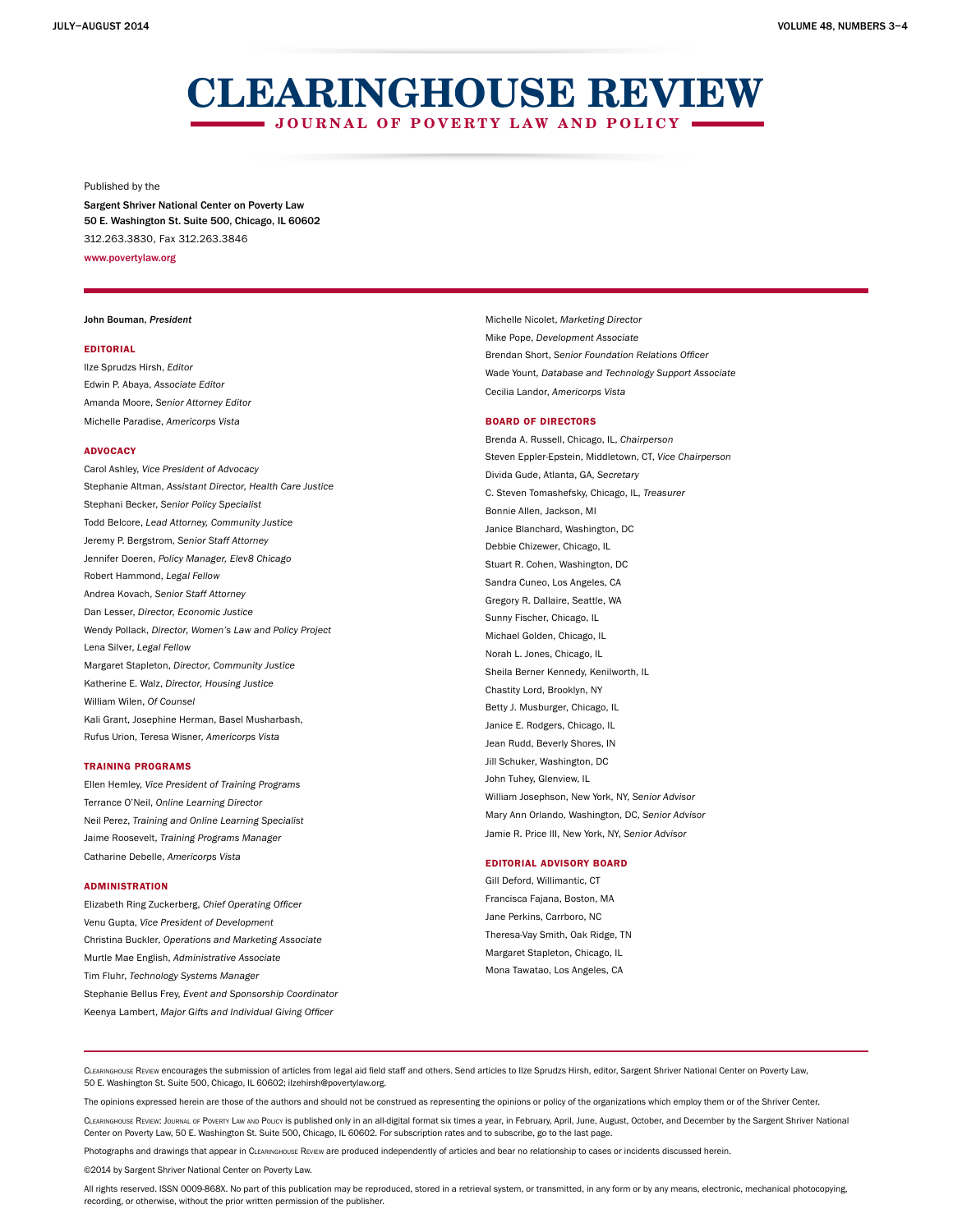# **Pay Me How? What You Should Know About Payroll Cards**

**BY SUZANNE MARTINDALE AND CHRISTINA TETREAULT**

s businesses and government<br>agencies seek to go paperless<br>millions of workers are now<br>receiving their wages electronically. For agencies seek to go paperless, millions of workers are now receiving their wages electronically. For full-time workers with bank accounts, direct deposit is a popular choice. However, for part-time or seasonal workers, or those without bank accounts, the default option is more and more likely to be a "payroll card."

Payroll cards are debit cards that can be used much like a debit card linked to a personal bank account. They have network logos (e.g., VISA or MasterCard) and can be used to make purchases or get cash at an automatic teller machine (ATM). The main difference is that the money linked to the card does not sit in an individual bank account in the employee's name. Instead the employer arranges a program with a third-party vendor to provide payroll card services, and that vendor sets up a pooled account with a bank to hold the funds and issue payroll cards to employees.

Some workers may find payroll cards a convenient noncash option for receiving wages. However, payroll cards can come with usage fees that eat into the funds possibly in violation of relevant labor laws. Some employees may be given payroll cards as the default option for receiving wages instead of being presented with different choices for how to be paid. These restrictions on employee choice could run afoul of consumer protection laws.

Here we cover trends in the payrollcard market, benefits and risks of using the cards, applicable state and federal laws, and tips for advocates assisting workers on payroll cards.

### **Payroll-Card Market**

Payroll cards continue to rise in popularity. According to the market research firm Aite Group, the total dollar volume loaded onto payroll cards will reach over \$51 million in 2014—and rise by 19.9 percent each year into 2016.<sup>1</sup> These increases are not surprising since many large employers have adopted payroll cards as a method of disbursing funds.<sup>2</sup>

a bank account but also use alternative financial services such as check cashers.4

There are many reasons why some consumers may not have bank accounts. Some younger Americans are eschewing banks because they find alternative financial services more convenient.5 For low- to moderate-income consumers, there may be barriers to opening an account. Checking accounts may require a minimum deposit that is hard to meet.<sup>6</sup> Others may find it onerous to wait for check deposits to clear before being able

## **Increased use of payroll cards has paralleled the decline of other traditional financial products such as checking accounts.**

Increased use of payroll cards has paralleled the decline of other traditional financial products such as checking accounts.3 About one-in-twelve U.S. households are "unbanked," meaning that no one in the household has a bank account, and about one-in-five are "underbanked," meaning that they have



<sup>1</sup> [Madeline K. Aufseeser, Aite Group, The Contenders:](http://www.aitegroup.com/report/contenders-prepaid-debit-and-payroll-cards-reach-ubiquity)  [Prepaid Debit and Payroll Cards Reach Ubiquity](http://www.aitegroup.com/report/contenders-prepaid-debit-and-payroll-cards-reach-ubiquity) (Nov. 14, 2012).

<sup>2</sup> See, e.g., [Walmart, Money Network, A Better Payday for](http://www.moneynetwork.com/walmart/)  [You](http://www.moneynetwork.com/walmart/) (2014); [Citi, What Do You Get with Your Payroll Card?](https://corporate.homedepot.com/Associates/Pay/Documents/CitiPayrollCard.pdf) (2012); [Costco, Employee Website: Pay Card](http://www.costco.com/employee-website.html) (2014).

<sup>3</sup> Press Release, [Javelin Strategy and Research, Prepaid](https://www.javelinstrategy.com/news/1326/92/1)  [Cards Lure Underbanked and Gen Y Consumers](https://www.javelinstrategy.com/news/1326/92/1) (April 11, 2012) (key findings of report, Prepaid Cards and Products in 2012).

<sup>4</sup> Federal Deposit [Insurance Corporation, 2011 FDIC](https://www.fdic.gov/householdsurvey/2012_unbankedreport.pdf)  National Survey of Unbanked and [Underbanked](https://www.fdic.gov/householdsurvey/2012_unbankedreport.pdf) Households 10 (Sept. 2012).

<sup>5</sup> See, e.g., [Luke Landes, Young Americans Likely to](http://www.consumerismcommentary.com/young-americans-likely-to-be-unbanked-regardless-of-income-level/?WT.qs_osrc=FBS-118706010)  [Be Unbanked Regardless of Income Level,](http://www.consumerismcommentary.com/young-americans-likely-to-be-unbanked-regardless-of-income-level/?WT.qs_osrc=FBS-118706010) Consumerism Commentary (May 17, 2012).

<sup>6</sup> Federal Deposit Insurance Corporation, supra note 4, at 26 ("Do not have enough money" was most common reason cited for not having bank account).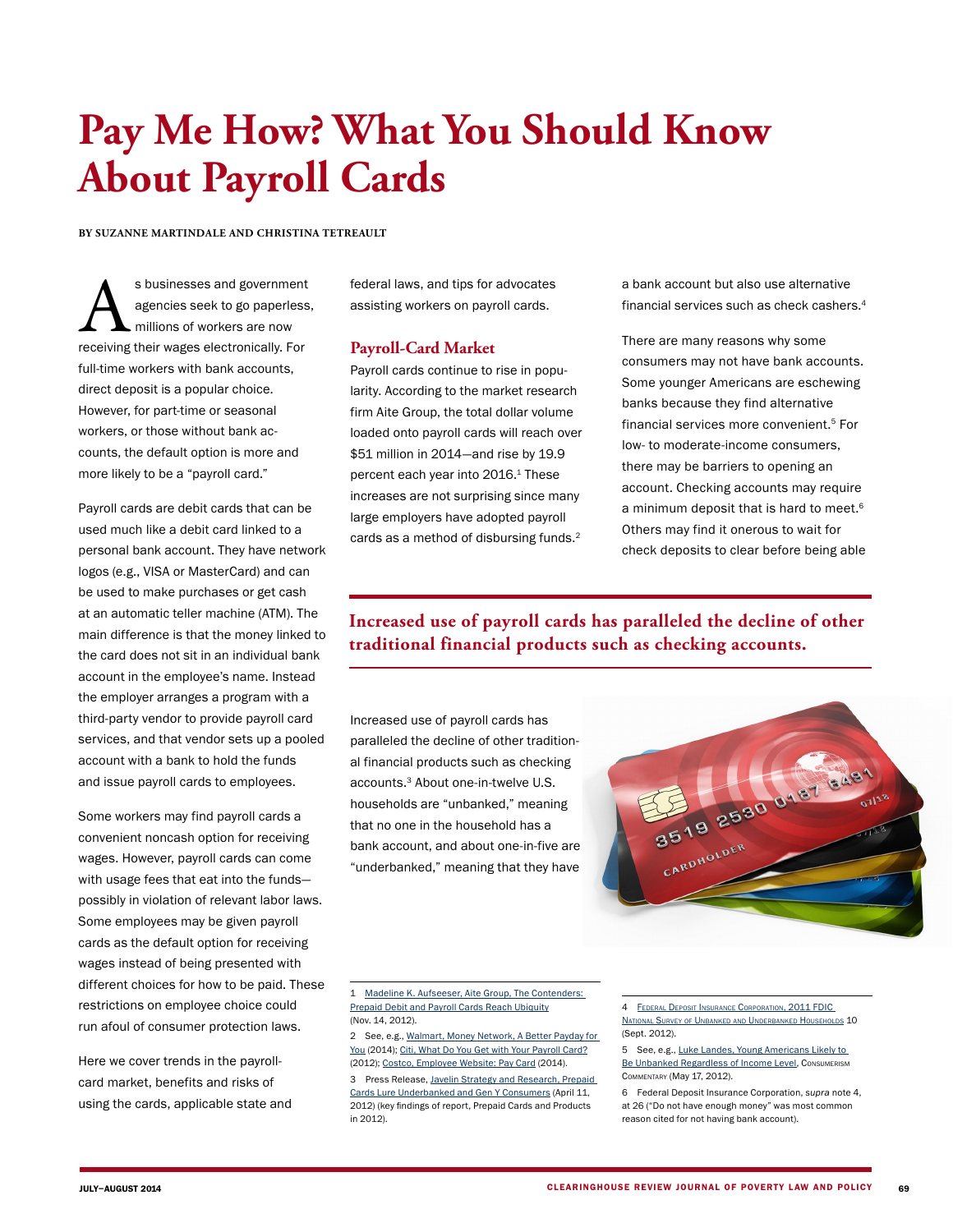## **Employees may be charged fees that undercut their wages; or they may be forced or steered into using the cards, limiting their choice in how to be paid.**

to access funds.7 Some may lack the necessary identification for opening an account.<sup>8</sup> Others may have "bounced out" of the banking system due to repeated overdrafts, which can lead to involuntary account closures and negative entries in Chexsystems, a consumer reporting agency with a database many banks consult to avoid offering accounts to "risky" consumers.9 These factors—along with the recent financial crisis—may partly explain why the number of unbanked and underbanked households in the United States rose from 30.8 million in 2009 to 34.1 million in 2011.<sup>10</sup>

Unbanked and underbanked households in particular are increasingly using payroll cards. In 2011 about 3 percent of all U.S. households received wages on a payroll card, similar to the number of households that used payroll cards in 2009.11 However, among unbanked and underbanked households, payroll cards are used by 5.5 percent and 5.3 percent of households, respectively, up from 3.2 percent and 4.2 percent in 2009.<sup>12</sup>

8 See FEDERAL DEPOSIT INSURANCE CORPORATION, Supra note 4, at 26.

#### **Benefits and Risks of Using Payroll Cards**

For some workers, a payroll card may offer benefits over other options. If a worker cannot qualify for a bank account, or simply does not want one, a payroll card can provide quick and convenient access to wages without needing to open up a bank account or pay fees to cash a check. A payroll card can be used to make purchases, get cash, and conduct transactions online. Furthermore, payroll cards have federal protections that limit the cardholder's liability for fraud, theft, and errors, as discussed in the next section.

Note that, for workers in some low-income and immigrant communities, cash is still common, and criminals may target them under the assumption that they are more likely to carry cash.<sup>13</sup> Getting wages via a payroll card can reduce the risk of losing funds to theft or violent crime.<sup>14</sup>

However, using payroll cards can come with serious downsides. Employees may be charged fees that undercut their wages; or they may be forced or steered into using the cards, limiting their choice in how to be paid. Using payroll cards also may inhibit access to pay stub information.

14 There is some evidence that in neighborhoods where there is less cash, there is less crime. A recent study found that the introduction of electronic benefits transfer led to a drop in predatory street crime (see [Richard Wright et](http://papers.ssrn.com/sol3/papers.cfm?abstract_id=2413344)  [al., Less Cash, Less Crime: Evidence from the Electronic](http://papers.ssrn.com/sol3/papers.cfm?abstract_id=2413344)  [Benefit Transfer Program](http://papers.ssrn.com/sol3/papers.cfm?abstract_id=2413344) 1 (National Bureau of Economic Research, Working Paper No. w19996, March 2014).

#### **FEES**

Some cards can come with usage fees that eat into a worker's wages, such as ATM or swipe fees. For example, the Wells Fargo payroll card charges \$1.50 for each cash withdrawal after the first free withdrawal per pay cycle, and charges \$1.00 for a PIN (personal identification number) transaction at the point of sale.<sup>15</sup> ATM fees can add up for workers, especially if they use the card primarily to access cash.16 Almost one-in-five payroll cards are used like a check-cashing substitute, with 80 percent or more of the value taken off the card via cash withdrawal.<sup>17</sup>

If workers cannot withdraw their pay in full without fees, they are essentially getting discounted wages. Some workers pay such high payroll-card fees that they end up receiving less than minimum wage. $18$  This may violate state wage and hour laws, as plaintiffs argued in a class action lawsuit filed in June 2013 against a McDonald's franchisee in Pennsylvania.<sup>19</sup> In the complaint, employee Natalie Gunshannon alleges that the Chase Payroll card she and other employees were given required them to incur fees to access wages and resulted in their receiving below minimum wage.<sup>20</sup>

20 Id. at 2.

<sup>7</sup> [Christopher Berry, To Bank or Not to Bank? A Survey](http://www.jchs.harvard.edu/sites/jchs.harvard.edu/files/babc_04-3.pdf)  [of Low-Income Households](http://www.jchs.harvard.edu/sites/jchs.harvard.edu/files/babc_04-3.pdf) 7 (Joint Center for Housing Studies, Harvard University, Working Paper No. BABC 04-3, Feb. 2004). Existing federal law requires the first \$200 of a check deposit to be made available on the first business day after the deposit was made; additional funds may take longer (see 12 U.S.C. § 4002(a)(2)(D) (2012 & Supp. I) (nextday availability of first \$200); id. § 4002(b) (most other funds available on second business day after deposit); id. § 4003 (exceptions allowing for further delays in certain circumstances).

<sup>9</sup> [Dennis Campbell et al., Bouncing Out of the Banking](http://www.bostonfed.org/economic/cprc/conferences/2008/payment-choice/papers/campbell_jerez_tufano.pdf)  [System: An Empirical Analysis of Involuntary Bank Account](http://www.bostonfed.org/economic/cprc/conferences/2008/payment-choice/papers/campbell_jerez_tufano.pdf)  [Closures](http://www.bostonfed.org/economic/cprc/conferences/2008/payment-choice/papers/campbell_jerez_tufano.pdf) 1–2 (Harvard Business School, Working Paper, June 6, 2008).

<sup>10</sup> Federal Deposit Insurance Corporation, supra note 4, at 10.

<sup>11</sup> Id. at 35.

<sup>12</sup> Id. at 36.

<sup>13</sup> E.g., in a 2010 survey of migrant workers living in Memphis, Tennessee, more than half of undocumented male migrant workers living in the United States for less than five years reported being victims of theft (Jacob [Bucher et al., Undocumented Victims: An Examination of](http://swacj.org/swjcj/archives/7.2/Bucher Article (3).pdf)  [Crimes Against Undocumented Male Migrant Workers,](http://swacj.org/swjcj/archives/7.2/Bucher Article (3).pdf) 7 Southwest Journal of Criminal Justice 159, 168 (2010)).

<sup>15</sup> See [Wells Fargo PayCard](https://www.wellsfargopaycard.com/index.cfm) (2014) (click link to "Terms & Conditions," then scroll down to "Fees and Charges for Use of the Wells Fargo PayCard"). Some employers who use the Wells Fargo PayCard may choose to pay these fees on behalf of employees (id.).

<sup>16</sup> [Stephanie M. Wilshusen et al., Federal Reserve](http://www.philadelphiafed.org/consumer-credit-and-payments/payment-cards-center/publications/discussion-papers/2012/D-2012-August-Prepaid.pdf)  [Bank of Philadelphia, Consumers' Use of Prepaid Cards:](http://www.philadelphiafed.org/consumer-credit-and-payments/payment-cards-center/publications/discussion-papers/2012/D-2012-August-Prepaid.pdf)  [A Transaction-Based Analysis](http://www.philadelphiafed.org/consumer-credit-and-payments/payment-cards-center/publications/discussion-papers/2012/D-2012-August-Prepaid.pdf) 22 (Aug. 2012) (according to Federal Reserve, automatic teller machine (ATM) withdrawals account for 85 percent of cash withdrawals using debit/ATM cards). Meanwhile, most fee revenues (54 percent) for payroll-card issuers come from ATM fees (id. at 32).

<sup>17</sup> Id. at 22.

<sup>18</sup> See [Jessica Silver-Greenberg & Stephanie Clifford,](http://www.nytimes.com/2013/07/01/business/as-pay-cards-replace-paychecks-bank-fees-hurt-workers.html?_r=1&)  [Paid via Card, Workers Feel Sting of Fees](http://www.nytimes.com/2013/07/01/business/as-pay-cards-replace-paychecks-bank-fees-hurt-workers.html?_r=1&), New York Times, June 30, 2013.

<sup>19</sup> Complaint at 4, Gunshannon v. Albert/Carol Mueller T-A McDonalds, No. 7010-2013 (Pa. Ct. Com. Pl. Luzerne Cnty. filed June 13, 2013).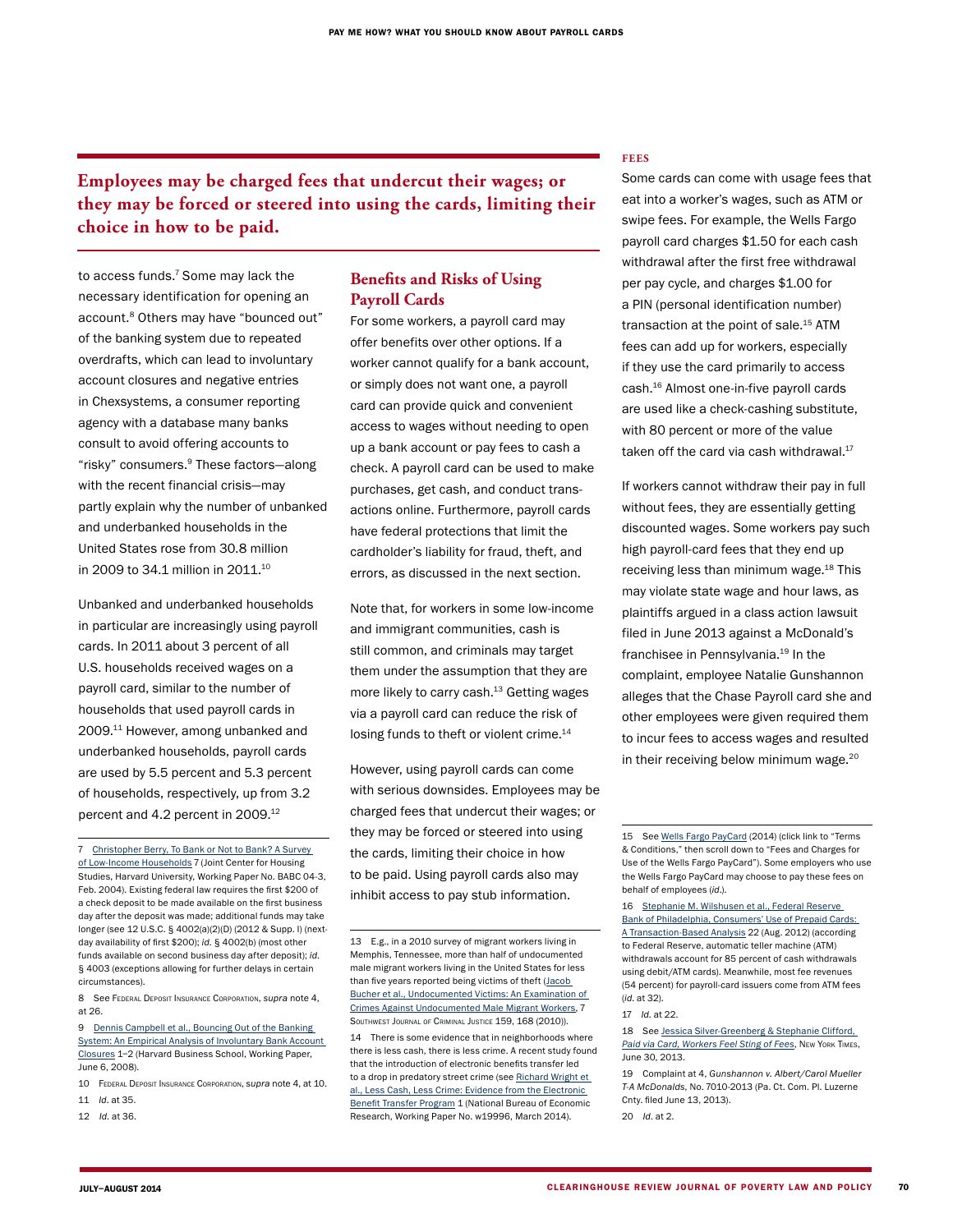Shortly after the lawsuit was filed, Senate Democrats sent a letter to the Consumer Financial Protection Bureau (CFPB) and Department of Labor, urging them to investigate payroll-card fees for possible violations of consumer protection and labor laws.<sup>21</sup>

employees to accept payroll cards but nonetheless steer employees onto payroll cards instead of presenting all available options. This can leave workers feeling pressured to use the card in order to avoid delays in getting paid. According to Deyanira Del Rio of the New Economy

ployees using payroll cards with ready access to pay stubs showing hours worked, expense reimbursement details, or information about tax withholdings. A recent lawsuit against a Jimmy John's franchisee alleges that employees paid via payroll card were not given access to the

## **If workers cannot withdraw their pay in full without fees, they are essentially getting discounted wages. Some workers pay such high payroll-card fees that they end up receiving less than minimum wage.**



#### **CHOICE**

Employers may also require or effectively steer employees into using payroll cards. Plaintiff's suit in Gunshannon v. Albert/ Carol Mueller T-A McDonalds also alleges that plaintiff was forced to use a payroll card: her requests to be paid via direct deposit or paper check were denied, and she was told that if she wanted to get paid, she had to use the card.<sup>22</sup> Some employers may not explicitly require their

Project, "We hear virtually every week from employees who never knew there were other options, and employers certainly don't disabuse workers of that idea."<sup>23</sup>

Steering employees onto payroll cards has also gotten regulators' attention. In September 2013 the Consumer Financial Protection Bureau issued a bulletin stating that employees cannot be compelled to use payroll cards under federal law.<sup>24</sup>

Once an employee is using the payroll card, choosing a different payment method for future wage payments can be hard because payroll cards, like other banking services, can be "sticky." If an employee wants to move direct deposits to a different account, getting the transfer completed can take several weeks, and this could cause delays in pay and other disruptions.<sup>25</sup>

#### **ACCESS TO WAGE INFORMATION**

Some employers may not provide em-

23 Silver-Greenberg & Clifford, supra note 18 (quoting Deyanira Del Rio as associate director of Neighborhood Economic Development Advocacy Project; organization recently changed its name to New Economy Project). 24 [Consumer Financial Protection Bureau, CFPB](http://files.consumerfinance.gov/f/201309_cfpb_payroll-card-bulletin.pdf)  [Bulletin 2013-10, Payroll Card Accounts \(Regulation E\)](http://files.consumerfinance.gov/f/201309_cfpb_payroll-card-bulletin.pdf) (Sept. 12, 2013).

25 For more information on the obstacles to switching between different account providers, see [Suzanne](http://defendyourdollars.org/wordpress/wp-content/uploads/2012/05/TrappedAtTheBank-Complete.pdf)  [Martindale et al., Consumers Union, Trapped at the Bank:](http://defendyourdollars.org/wordpress/wp-content/uploads/2012/05/TrappedAtTheBank-Complete.pdf)  [Removing Obstacles to Consumer Choice in Banking](http://defendyourdollars.org/wordpress/wp-content/uploads/2012/05/TrappedAtTheBank-Complete.pdf) 5–7 (May 30, 2012) (delays in rerouting automated transactions such as direct deposit and bill payments).

details of their pay; instead they had to ask a manager for a printout.<sup>26</sup> The complaint alleges that this kept employees from understanding how pay and reimbursement were calculated and that employees may not have realized they were being paid less than minimum wage in violation of both federal and Kansas law.<sup>27</sup> As of this writing, the presiding judge has not ruled on defendant's motion to dismiss.<sup>28</sup>

#### **Legal Framework for Payroll Cards**

Under federal law, payroll cards receive consumer protections. Unlike some other prepaid debit cards, payroll cards are explicitly covered by federal laws that provide a right to disclosures, limited liability for unauthorized transactions or errors, and protection against unwanted overdraft fees. Yet consumers can easily confuse payroll cards with general-purpose reloadable (GPR) prepaid cards that have no federal protections.

Unlike payroll cards, GPR prepaid cards fall through the definitional cracks of Regulation E because funds sitting in pooled accounts and managed by third

<sup>21</sup> Letter from Richard Blumenthal, U.S. Senator, et al. to [Richard Cordray, Director, Consumer Financial Protection](http://www.blumenthal.senate.gov/newsroom/press/release/blumenthal-urges-cfpb-dol-to-protect-workers-paid-with-predatory-payroll-cards)  [Bureau, and Seth Harris, Acting Secretary, U.S. Department](http://www.blumenthal.senate.gov/newsroom/press/release/blumenthal-urges-cfpb-dol-to-protect-workers-paid-with-predatory-payroll-cards)  [of Labor](http://www.blumenthal.senate.gov/newsroom/press/release/blumenthal-urges-cfpb-dol-to-protect-workers-paid-with-predatory-payroll-cards) (July 11, 2013).

<sup>22</sup> Complaint at 8, Gunshannon, No. 7010-2013.

<sup>26</sup> Complaint at 5, Lewis v. Bushwood Investments Limited Liability Company, No. 13-cv-2610-JAR/JPO (D. Kan. filed Nov. 27, 2013).

<sup>27</sup> Id. at 2, 5.

<sup>28</sup> Defendant's Motion to Dismiss, Lewis v. Bushwood Investments Limited Liability Company, No. 13-cv-2610- JAR/JPO (D. Kan. filed Feb. 13, 2014).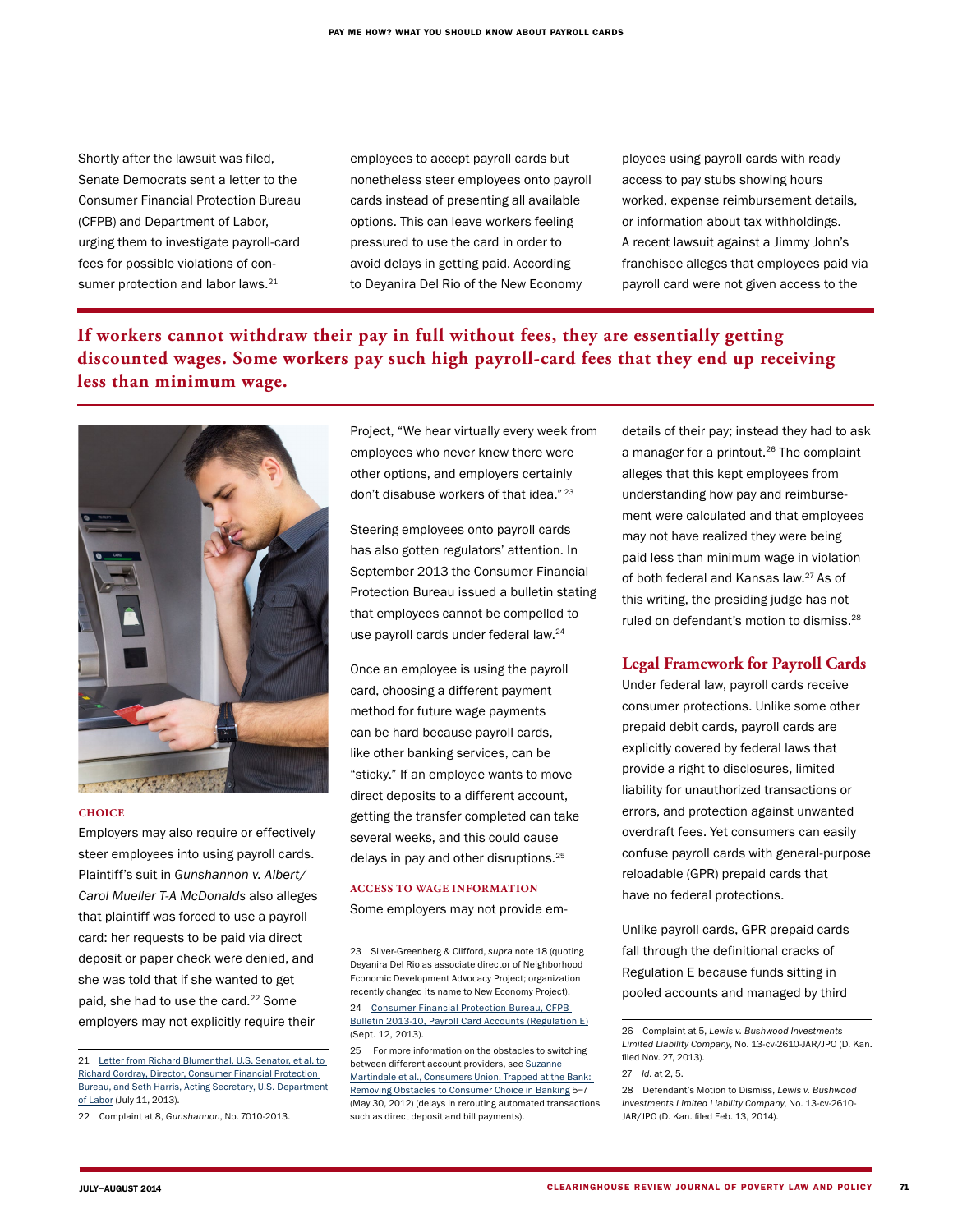parties are generally considered examples of "trust agreements" exempt from the definition of a "consumer asset account."29 As a result, GPR prepaid cards linked to funds sitting in pooled accounts are technically exempt from the regulation.

This gap is worrying because many GPR prepaid card companies encourage consumers to have their wages direct-deposited onto their cards. However, that does not make them "payroll cards" for the purpose of Regulation E, and as a result they do not currently receive the same protections.

#### **FEDER AL LAW**

The Electronic Fund Transfer Act is the applicable federal law.30 The Act regulates electronic fund transfers in and out of checking, savings, or "other asset accounts" used for personal, household, or family purposes.<sup>31</sup> The term "account" is further defined by regulation.<sup>32</sup> The Act's implementing Regulation E refines which types of accounts are granted protections.33 The regulation was amended in 2006 to add employer-arranged payroll-card accounts to the definition of an "account" subject to the regulation.<sup>34</sup>

Consumers who use payroll cards receive several legal protections. First, financial

29 See Federal Reserve Board, Official Staff [Interpretation of 12 C.F.R. § 205](http://www.federalreserve.gov/boarddocs/press/bcreg/2005/20051230/attachment2.pdf) (Dec. 30, 2005) (Electronic Fund Transfer Act, Regulation E, was codified at 12 C.F.R. § 205 prior to passage of Dodd-Frank, which transferred Regulation E authority to Consumer Financial Protection Bureau; Regulation E has since been recodified at 12 C.F.R. § 1005).

30 [Electronic Fund Transfer Act,](http://www.law.cornell.edu/uscode/text/15/chapter-41/subchapter-VI) 15 U.S.C.

§§ 1693–1693r.

31 Id. § 1693a(2). A "financial institution" is broadly defined to include banks, credit unions, savings associations, or "any other persons" directly or indirectly holding the account (id. § 1693a(9)).

32 Account "means a demand deposit, savings deposit, or other asset account (other than an occasional or incidental credit balance in an open end credit plan as defined in section 1602(i) of this title), as described in regulations of the Bureau, established primarily for personal, family, or household purposes…" (id[. § 1693a\(2\)\)](http://www.law.cornell.edu/uscode/text/15/1693a).

33 12 C.F.R. § 1005 (2013).

34 [Electronic Fund Transfers,](http://www.gpo.gov/fdsys/pkg/FR-2006-08-30/pdf/06-7223.pdf) 71 Fed. Reg. 51439 (Aug. 30, 2006) (codified at 12 C.F.R. pt. 205).

**The Electronic Fund Transfer Act and Regulation E prohibit employers and financial institutions from requiring employees to establish an account at a particular institution as a condition of employment.**

institutions must, at account opening, disclose fees and other key terms and conditions.35 Payroll-card users must also be notified of any fee increases at least 21 days before they take effect.<sup>36</sup>

Second, payroll-card accounts are protected from unauthorized transactions or errors. If there is fraud on the account due to a lost or stolen debit card, the consumer has limited liability so long as the incident is promptly reported. $37$  If an error shows up in the account's transaction history, the consumer has 120 days from the date of the transaction to dispute it.<sup>38</sup> Once a consumer disputes the transaction, the financial institution must resolve the issue or provisionally credit any missing funds back to the account within 10 business days.<sup>39</sup>

Furthermore, consumers may not be assessed overdraft fees for point-of-sale or ATM debit transactions unless consumers affirmatively opt into an overdraft service offered by their financial institution.40

Payroll-card accounts receive almost all of the same protections that apply to individual bank accounts. However, there are two differences. First, unlike consumers with bank accounts, financial institutions are

36 15 U.S.C. § 1693c(b); 12 C.F.R. § 1005.8.

37 15 U.S.C. § 1693g(a); 12 C.F.R. § 1005.6(b)(2). Liability is limited to no more than \$50 if the consumer reports the lost or stolen card within two business days, and no more than \$500 if within 60 days (12 C.F.R. § 1005.6(b) (2)). However, in practice, card issuers typically waive all liability. In any case, delays in reporting the problem can be forgiven due to extenuating circumstances (12 C.F.R. § 1005.6(b)(4)).

- 39 15 U.S.C. § 1693f(c); 12 C.F.R. §§ 1005.11(c)(1)–(2).
- 40 12 C.F.R. § 1005.17(b)

not required to send monthly statements to payroll-card account holders. Instead consumers can be given access to balance information by telephone, Web-based electronic transaction history of the past 60 days, and a written transaction history upon request.41 Second, a consumer using a payroll card has 120 days to dispute a transaction from the date of the transaction itself, regardless of when (or whether) the consumer discovers it. By contrast, a consumer with a bank account has up to 60 days after discovering the transaction to make a dispute.<sup>42</sup>

Federal law also states that employees cannot be forced to use payroll cards. The Electronic Fund Transfer Act and Regulation E prohibit employers and financial institutions from requiring employees to establish an account at a particular institution as a condition of employment.<sup>43</sup>

The Electronic Fund Transfer Act and Regulation E are largely silent on fees. The law requires disclosures at account opening and prior to a fee increase and limits overdraft fees as discussed above.<sup>44</sup> However, the Act and Regulation E do not otherwise restrict usage fees such as maintenance, ATM, or swipe fees.

<sup>35</sup> 15 U.S.C. § 1693c(a); 12 C.F.R. § 1005.7.

<sup>38</sup> 12 C.F.R. § 1005.18(c) (2013).

<sup>41</sup> Id. § 1005.18(c).

<sup>42</sup> Id. § 1005.6(b)(3). Delays in reporting the problem can be forgiven due to extenuating circumstances (id. § 1005.6(b)(4)).

<sup>43</sup> 15 U.S.C. § 1693k(2) (2012 & Supp. I); 12 C.F.R. § 1005.10(e)(2).

<sup>44</sup> The "opt-in" rule for overdraft fees does not apply, however, to preauthorized transactions (e.g., scheduled bill payments) or bounced checks that overdraw the account (see 12 C.F.R. § 1005.17(b)).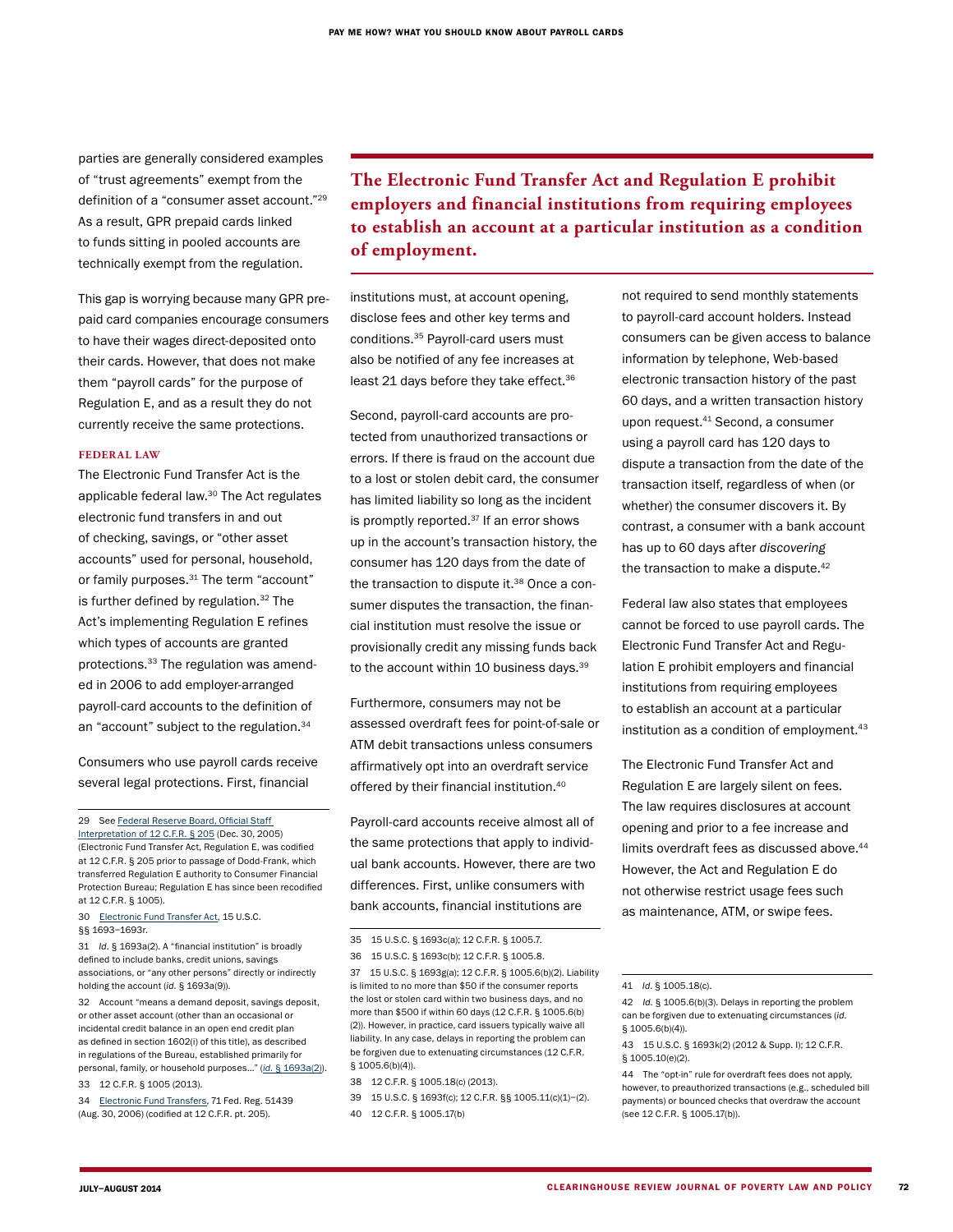#### **STATE LAWS**

At present, 22 states explicitly regulate payroll cards by law.45 Eight other states have issued guidance to clarify permissible uses of payroll cards under their laws.46 These laws and guidance policies have varying consumer protections. Some have choice-of-payment requirements. Some limit or prohibit fees.<sup>47</sup> Furthermore, some states require oral or written consent from employees before they can be issued payroll cards.<sup>48</sup>

45 [Ariz. Rev. Stat. § 23-351](http://www.azleg.gov/FormatDocument.asp?inDoc=/ars/23/00351.htm&Title=23&DocType=ARS) (2013); [Colo. Rev. Stat.](http://www.colorado.gov/cs/Satellite?blobcol=urldata&blobheader=application/pdf&blobkey=id&blobtable=MungoBlobs&blobwhere=1251691080797&ssbinary=true) [§ 8-4-102\(2.5\)](http://www.colorado.gov/cs/Satellite?blobcol=urldata&blobheader=application/pdf&blobkey=id&blobtable=MungoBlobs&blobwhere=1251691080797&ssbinary=true) (2013); [19-1000-1324](http://regulations.delaware.gov/AdminCode/title19/1000/1300/1320/1324.shtml) DEL. CODE REGS. (2013); FLA. STAT. [§ 532.01](http://www.flsenate.gov/Laws/Statutes/2012/532.01) (2013); ІDАНО ADMIN. СОDЕ [r.16.03.13.305](http://adminrules.idaho.gov/rules/current/16/0313.pdf) (2013); [Kan. Stat. Ann.](http://kansasstatutes.lesterama.org/Chapter_44/Article_3/44-314.html) § 44-314 (2013); ME. REV. STAT. ANN. [tit. 26, §§ 663\(5\), 665\(1\)](http://www.mainelegislature.org/legis/statutes/26/title26sec663.html) (2013); MD. Code [Ann., Lab. & Empl.](https://hrnt.jhu.edu/policies/Posters/MD/wage payment.pdf) § 3-502(e) (2013); [Mich. Comp. Laws](http://www.legislature.mi.gov/(S(khekce45e4upp2mqgyzucg55))/mileg.aspx?page=getObject&objectName=mcl-408-476) [§ 408.476](http://www.legislature.mi.gov/(S(khekce45e4upp2mqgyzucg55))/mileg.aspx?page=getObject&objectName=mcl-408-476) (2013); Minn. Stat. [§ 177.255](https://www.revisor.mn.gov/statutes/?id=177.255) (2013); [Nev. Admin.](http://www.leg.state.nv.us/nac/NAC-608.html#NAC608Sec135)  Code [§ 608.135\(2\)](http://www.leg.state.nv.us/nac/NAC-608.html#NAC608Sec135) (2013); [N.H. Rev. Stat. Ann.](http://www.gencourt.state.nh.us/rsa/html/XXIII/275/275-42.htm) §§ 275:42-43 (2013); N.J. Admin. Code [§§ 12:55-1.2, 2.4](http://lwd.dol.state.nj.us/labor/wagehour/lawregs/selected_nj_state_labor_law.html#5512) (2013); [N.D. Cent.](http://www.legis.nd.gov/cencode/t34c14.pdf?20140623125441)  Code [§ 34-14-02](http://www.legis.nd.gov/cencode/t34c14.pdf?20140623125441) (2013); [Or. Rev. Stat.](http://www.oregonlaws.org/ors/652.110) § 652.110 (2013); Tenn. Code Ann. [§ 50-2-103](http://tnaflcio.org/wp-content/uploads/2013/11/TCA-50-2-103.pdf) (2013); Utah [Admin. Code](http://www.rules.utah.gov/publicat/code/r610/r610-003.htm#T21) r. 610- [3-22](http://www.rules.utah.gov/publicat/code/r610/r610-003.htm#T21) (2013); VT. STAT. ANN. [tit. 21, § 342](http://www.leg.state.vt.us/statutes/fullsection.cfm?Title=21&Chapter=005&Section=00342) (2013); VA. CODE Ann. [§ 40.1-29](http://leg1.state.va.us/cgi-bin/legp504.exe?000+cod+40.1-29) (2013); WASH. REV. CODE. Ann. § 41.04.240 (2013); [W. Va. Code](http://www.legis.state.wv.us/wvcode/ChapterEntire.cfm?chap=21&art=5§ion=3) Ann. § 21-5-3 (2013); [Wyo. Stat. Ann.](http://legisweb.state.wy.us/statutes/statutes.aspx?file=titles/Title9/Title9.htm) [§ 9-1-403\(b\)](http://legisweb.state.wy.us/statutes/statutes.aspx?file=titles/Title9/Title9.htm) (2013).

46 See [Hawaii Department of Labor and Industrial](http://labor.hawaii.gov/wsd/direct-deposits-debit-cards-electronic-pay-statements/)  [Relations, Wage Standards Division, Direct Deposits, Debit](http://labor.hawaii.gov/wsd/direct-deposits-debit-cards-electronic-pay-statements/)  [Cards, Electronic Pay Statements](http://labor.hawaii.gov/wsd/direct-deposits-debit-cards-electronic-pay-statements/) ([April 3,] 2014). However, Hawaii is changing course. On April 3, 2014, Hawaii issued amended guidance suspending the use of payroll cards as of September 1, 2014 (see Hawaii Department of Labor [and Industrial Relations, Amended Notice Re Department](http://labor.hawaii.gov/wsd/files/2014/03/Amended-Notice-of-Suspension-re-Payroll-Debit-Cards-eff-9-1-14.pdf)  [of Labor and Industrial Relations Guidelines on the Use](http://labor.hawaii.gov/wsd/files/2014/03/Amended-Notice-of-Suspension-re-Payroll-Debit-Cards-eff-9-1-14.pdf)  [of Payroll Debit Card](http://labor.hawaii.gov/wsd/files/2014/03/Amended-Notice-of-Suspension-re-Payroll-Debit-Cards-eff-9-1-14.pdf) (April 3, 2014)). This was done while payroll-card legislation was pending in the state legislature. In May, that legislation, H.B. [1814,](http://www.capitol.hawaii.gov/measure_indiv.aspx?billtype=HB&billnumber=1814) passed. The bill allows for payroll cards with informed written consent and carries additional protections. It had not been signed by the governor as of June 25, 2014. (Updates on this legislation are available at [Hawaii State Legislature, HB1814 HD2 SD2](http://www.capitol.hawaii.gov/measure_indiv.aspx?billtype=HB&billnumber=1814)  [CD1](http://www.capitol.hawaii.gov/measure_indiv.aspx?billtype=HB&billnumber=1814) (n.d.).) See also [Illinois Department of Labor, Fair Labor](http://www.illinois.gov/idol/laws-rules/fls/pages/debit-credit-cards.aspx)  [Standards Division, Electronic Payroll Debit/Credit Cards](http://www.illinois.gov/idol/laws-rules/fls/pages/debit-credit-cards.aspx)  [for Payment of Wages](http://www.illinois.gov/idol/laws-rules/fls/pages/debit-credit-cards.aspx) ([April 17,] 2014[\);](https://www.ftccomplaintassistant.gov/#crnt&panel1-1) [\[Iowa Workforce](http://www.iowaworkforce.org/labor/wagefaqs.pdf)  [Development, Labor Services Division,\] Iowa Division of](http://www.iowaworkforce.org/labor/wagefaqs.pdf)  [Labor Wage FAQs](http://www.iowaworkforce.org/labor/wagefaqs.pdf) ([2014]); [Montana Department of Labor](http://erd.dli.mt.gov/labor-standards/wage-and-hour-payment-act/electronic-wage-payment-faqs)  [and Industry, Employment Relations Division, Electronic](http://erd.dli.mt.gov/labor-standards/wage-and-hour-payment-act/electronic-wage-payment-faqs)  [Wage Payments FAQs](http://erd.dli.mt.gov/labor-standards/wage-and-hour-payment-act/electronic-wage-payment-faqs) ([June 19,] 2014); [New York](http://www.labor.ny.gov/sites/legal/counsel/pdf/Direct Deposit of Wages/Payroll cards Letter 10-29-2009.pdf)  [Department of Labor, Request for Opinion: Paycards/Debit](http://www.labor.ny.gov/sites/legal/counsel/pdf/Direct Deposit of Wages/Payroll cards Letter 10-29-2009.pdf)  [Cards](http://www.labor.ny.gov/sites/legal/counsel/pdf/Direct Deposit of Wages/Payroll cards Letter 10-29-2009.pdf) (Oct. 29, 2009); [North Carolina Department of Labor,](http://www.nclabor.com/wh/fact sheets/debit_payroll.htm)  [Wage and Hour Bureau, Debit/Payroll Card Payment](http://www.nclabor.com/wh/fact sheets/debit_payroll.htm) (Aug. 30, 2005); [Oklahoma Office of Attorney General, Attorney](http://www.ok.gov/odol/documents/WHAGOpinion09-31.pdf)  [General Opinion 09-31](http://www.ok.gov/odol/documents/WHAGOpinion09-31.pdf) (Nov.17, 2009); [Texas Department of](http://www.twc.state.tx.us/news/efte/electronic_fund_transfer_wages.html)  [Labor, Electronic Fund Transfer of Wages](http://www.twc.state.tx.us/news/efte/electronic_fund_transfer_wages.html) ([Dec 10, 2013]). 47 KAN. STAT. ANN. [§ 44-314\(f\)\(2\)](http://kansasstatutes.lesterama.org/Chapter_44/Article_3/44-314.html) (2013); MINN. STAT. [§ 177.255\(12\)](https://www.revisor.mn.gov/statutes/?id=177.255) (2013); VT. STAT. ANN. [tit. 21, § 342\(2\)\(L\)](http://www.leg.state.vt.us/statutes/fullsection.cfm?Title=21&Chapter=005&Section=00342) (2013); [Wyo. Stat. Ann.](http://legisweb.state.wy.us/statutes/statutes.aspx?file=titles/Title9/Title9.htm) § 9-1-403(b) (2013).

48 Three states go further by requiring an employee's voluntary written consent before issuing wages on a payroll card and stating that consent cannot be a condition of hire or continued employment (see MINN. STAT. [§ 177.255\(6\)](https://www.revisor.mn.gov/statutes/?id=177.255) (2013); N.J. Admin. Code. [§ 12:55-2.4\(i\)\(2\)](http://lwd.dol.state.nj.us/labor/wagehour/lawregs/selected_nj_state_labor_law.html#5524;) (2013) [;](file:///**Freelance/CR_July-Aug/../AppData/Local/Temp/ND/;) [Vt. Stat.](http://www.leg.state.vt.us/statutes/fullsection.cfm?Title=21&Chapter=005&Section=00342)  Ann. [tit. 21, § 342\(2\)\(C\)](http://www.leg.state.vt.us/statutes/fullsection.cfm?Title=21&Chapter=005&Section=00342) (2013)).

Payroll-card laws are pending in a number of states. For example, Wisconsin's Senate Bill 415 would allow payroll cards with the employee's written consent.49 Meanwhile, New Hampshire's House Bill 1404 would require that employees first be offered direct deposit or a check before they could be enrolled in a payroll-card program; the bill also would limit fees, increase the fee-free withdrawals per pay period to three, provide a paper statement option, and prohibit linking a payroll card to any form of credit, including overdraft.<sup>50</sup>

More changes may be coming from within the industry as well. In December 2013 MasterCard issued payroll-card standards for its issuing banks.<sup>51</sup> While the standards reiterate legally required protections, they also require employers to provide employees educational materials and simple disclosures. These standards are effective for new employers in July 2014; present employers have until October 2014 to comply.<sup>52</sup>

#### **Tips for Advocates**

Advocates assisting workers in using payroll cards may be able to assert statelaw claims against employers that enter into payroll-card contracts with problematic features, such as fees banned by a state's payroll-card law or fees that cause employees to be paid below a state's minimum wage. Employers may also be liable for forcing or steering employees to use payroll cards or for limiting employees' access to pay stubs under relevant state law. State wage and hour laws or even

Unfair or Deceptive Acts or Practices laws may apply, depending on the state.<sup>53</sup>

Advocates can also help workers submit complaints to the Consumer Financial Protection Bureau if they are having problems with a national bank issuing a payroll card.<sup>54</sup> If an employer is forcing an employee to use a payroll card, the employer may be in violation of the Electronic Fund Transfer Act and Regulation E and subject to Consumer Financial Protection Bureau enforcement action.

#### SUZANNE MARTINDALE Staff Attorney

#### CHRISTINA TETREAULT Staff Attorney

Consumers Union 1535 Mission St. San Francisco, CA 94103 415.431.6747 ext. 107 smartindale@consumer.org 415.431.6747 ext. 138 ctetreault@consumer.org

52 Id.

51 [Press Release, MasterCard, MasterCard Introduces](http://newsroom.mastercard.com/press-releases/mastercard-introduces-payroll-card-standards/)  [Payroll Card Standards](http://newsroom.mastercard.com/press-releases/mastercard-introduces-payroll-card-standards/) (Dec. 13, 2013).

<sup>49</sup> [S.B. 415,](http://legiscan.com/WI/text/SB415/2013) 2013–2014 Reg. Sess. (Wis. 2013).

<sup>50</sup> [H.B. 1404](http://legiscan.com/NH/text/HB1404/2014), 2014 Reg. Sess. (N.H. 2014).

<sup>53</sup> E.g., in California a business that violates state law may be additionally liable for engaging in "unfair practices" (see [Cal. Bus. & Prof. Code](http://www.leginfo.ca.gov/cgi-bin/displaycode?section=bpc&group=17001-18000&file=17200-17210) § 17200 (2013)).

<sup>54</sup> See [Consumer Financial Protection Bureau, Submit a](http://www.consumerfinance.gov/complaint/)  [Complaint](http://www.consumerfinance.gov/complaint/) (n.d.) (click on "Bank account or service").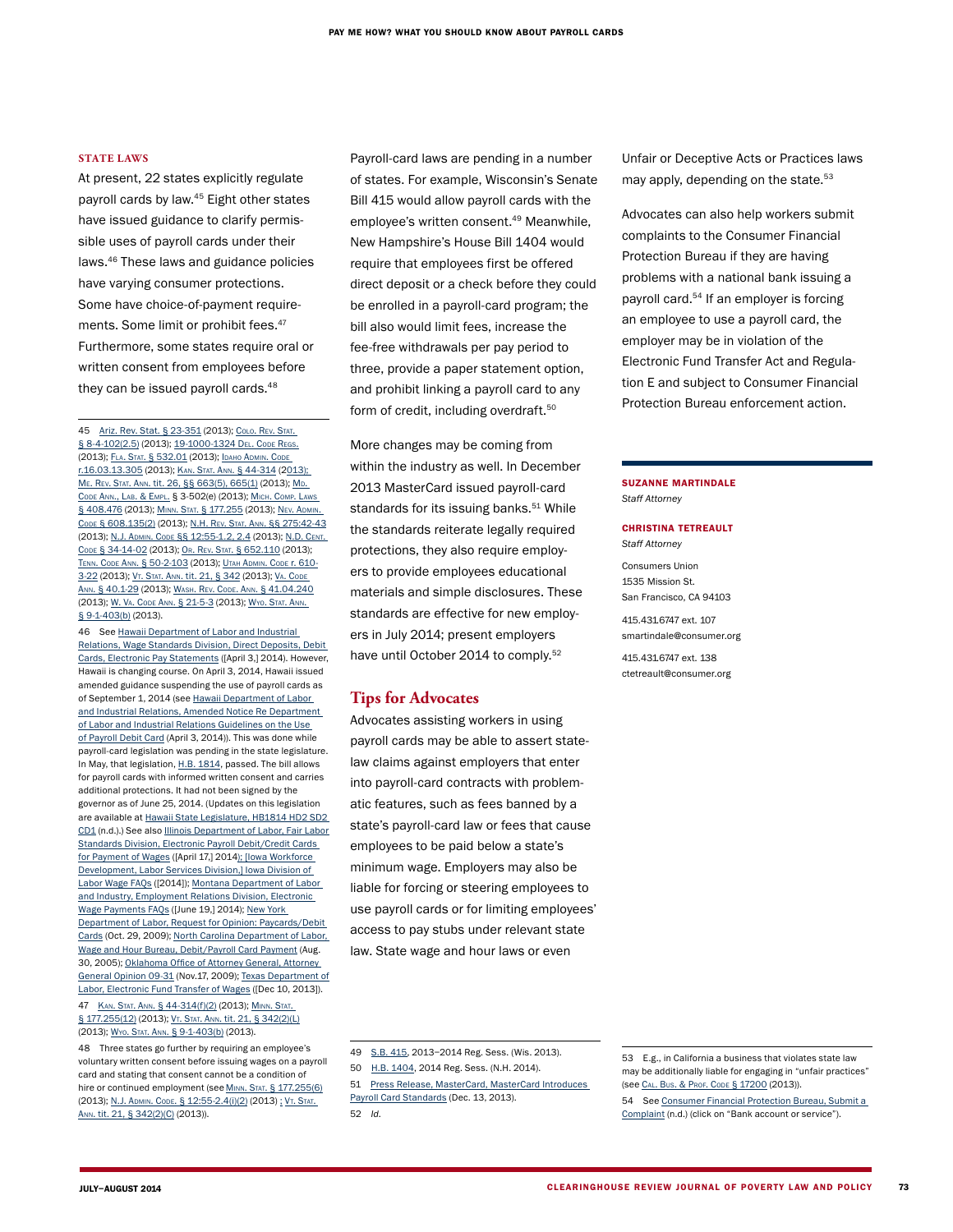# **JOURNAL OF POVERTY LAW AND POLICY SUBSCRIBE TO CLEARINGHOUSE REVIEW**

# **CLEARINGHOUSE JOURNAL OF POVERTY LAW AND POLICY REVIEW**

JULY–AUGUST 2014 VOLUME 48, NUMBERS 3–4



## **Our newly designed and enhanced digital edition delivers timely and engaging information on best practices and cutting-edge approaches to legal advocacy on behalf of people living in poverty.**

Don't miss the chance to take advantage of the many benefits of the new digital Clearinghouse Review, including portability, searchability, and new interactive features.

Experience how the collective wisdom of the best thinkers in the legal aid community can improve your practice. Subscribe to CLEARINGHOUSE REVIEW today.

The 2014 subscription rate is only \$39 per registered user working in a nonprofit program and \$99 for individuals in for-profit programs. That's a savings of more than 60 percent off our previous annual subscription rate per copy of the print journal, and every registered user receives a 10 percent discount on our highly rated national training programs. To subscribe, fill out the form below or subscribe online at [povertylaw.org/subscribe.](http://povertylaw.org/subscribe)

| <b>FIRST NAME</b>                                                                                                                                                                                    | <b>LAST NAME</b> |                    | ORGANIZATION                                                           |             |              |                  |
|------------------------------------------------------------------------------------------------------------------------------------------------------------------------------------------------------|------------------|--------------------|------------------------------------------------------------------------|-------------|--------------|------------------|
| <b>STREET ADDRESS</b>                                                                                                                                                                                |                  |                    |                                                                        |             |              |                  |
| <b>CITY</b>                                                                                                                                                                                          |                  | <b>STATE</b>       | ZIP                                                                    |             |              |                  |
| E-MAIL                                                                                                                                                                                               |                  | PHONE              |                                                                        |             |              |                  |
| Nonprofit organization rate<br>(\$39/user)<br>Individual/for-profit rate<br>(\$99/user)                                                                                                              | <b>NUMBER</b>    | <b>TOTAL</b>       | Bill me<br>My check is enclosed<br>Credit card payment<br>NAME ON CARD | <b>Nisa</b> | □ MasterCard | American Express |
| If you are purchasing multiple subscriptions, please provide<br>contact information on your staff members so that we may create<br>subscription accounts for them. You may download and fill out the |                  | <b>CARD NUMBER</b> |                                                                        |             |              |                  |
| spreadsheet at http://tinyurl.com/chrsubscription or contact us<br>directly at subscriptions@povertylaw.org.                                                                                         |                  | <b>EXPIRATION</b>  | <b>SECURITY CODE</b>                                                   |             |              |                  |
| PLEASE MAIL OR FAX COMPLETED FORM TO:                                                                                                                                                                |                  |                    | <b>SIGNATURE</b>                                                       |             |              |                  |

**Subscriptions** Sargent Shriver National Center on Poverty Law 50 E. Washington St. Suite 500 Chicago, IL 60602



312.263.3846 (fax)